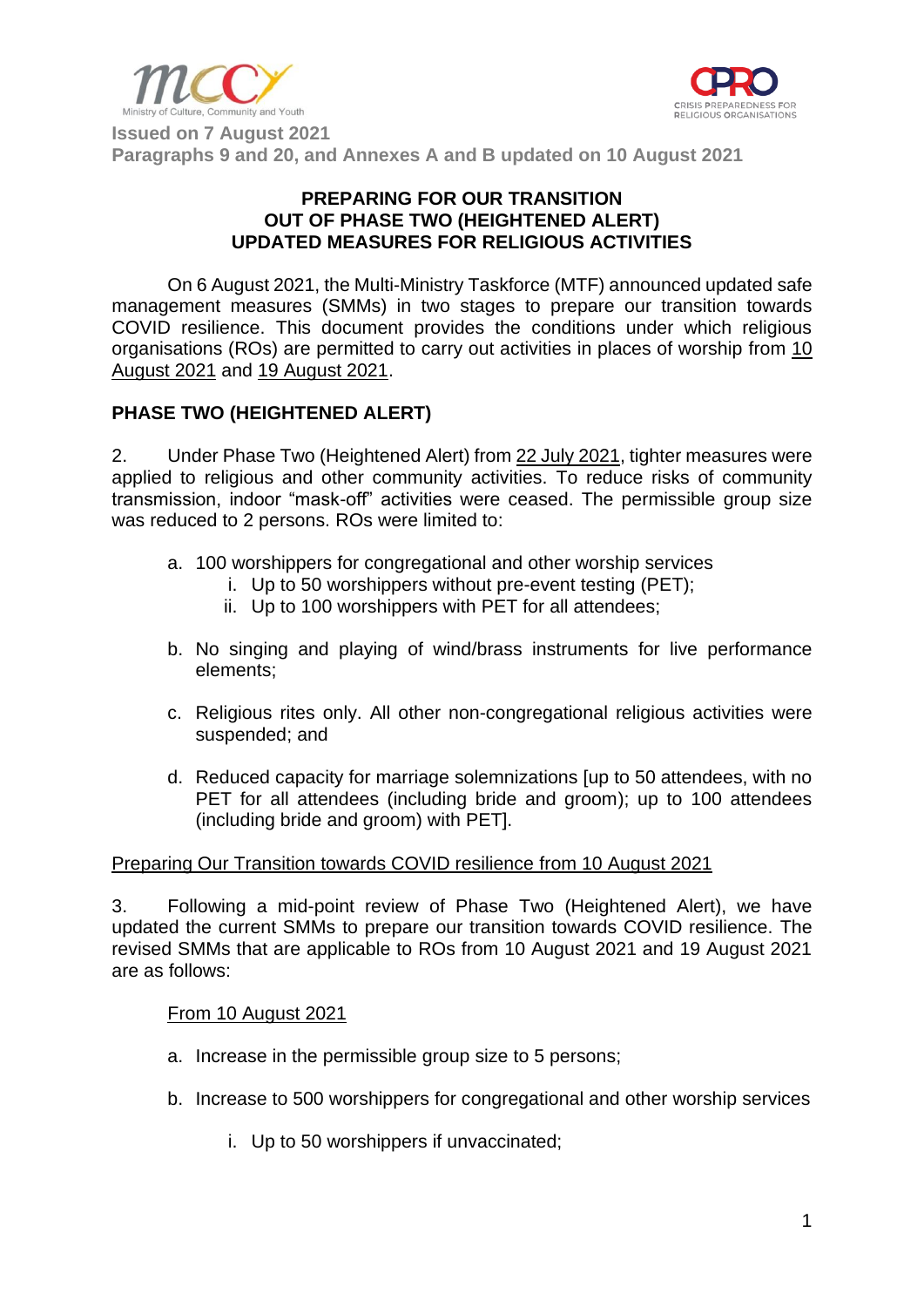- ii. Up to 500 worshippers if vaccinated<sup>1</sup>;
- c. Resumption of unmasking, singing and playing of wind/brass instruments for live performance elements, subject to a valid Antigen Rapid Test (ART) for the unmasked performers; and
- d. Increase in capacity for marriage solemnizations, wakes, funerals and funerary memorial events.

#### From 19 August 2021

- a. Increase to 1000 worshippers for congregational and other worship services
	- i. Up to 50 worshippers if unvaccinated;
	- ii. Up to 1000 worshippers if vaccinated;
- b. Resumption of other non-congregational religious activities; and
- c. Increase in capacity for live performance elements
- d. Increase in capacity for marriage solemnizations.

Annex A summarizes the key changes for ROs.

#### Worship Services

4. **ROs may continue to conduct congregational and other worship services at places of worship for up to 50 unvaccinated worshippers at a time,** subject to SMMs and the safe capacity of the premises. This cap excludes religious and supporting workers, whose numbers should be kept to a minimum. We strongly encourage ROs to only deploy fully vaccinated workers. From 10 August 2021, **worshippers can participate in worship services in groups of no more than 5 persons.**

5. From 10 August 2021, ROs can conduct congregational and other worship services, for more than 50 and **up to 500 worshippers at a time**, **only if all worshippers, religious and supporting workers are vaccinated.**

6. From 19 August 2021, ROs can conduct congregational and other worship services, for more than 50 and **up to 1000 worshippers at a time**, **only if all worshippers, religious and supporting workers are vaccinated.**

7. For congregational and other worship services exceeding 50 worshippers, **worshippers have to be segregated into zones holding no more than 50 worshippers each**.

<sup>1</sup> An individual is considered vaccinated if he/ she has been: a) fully vaccinated, i.e. has received the full regimen of Pfizer-BioNTech/Comirnatry, Moderna or WHO EUL vaccines, with an additional two weeks for the vaccine to be fully effective, b) recovered from COVID-19, or c) has obtained a negative result on a pre-event test taken in the past 24 hours before the expected end of the event. Refer to <https://www.moh.gov.sg/covid-19/pet> for more details.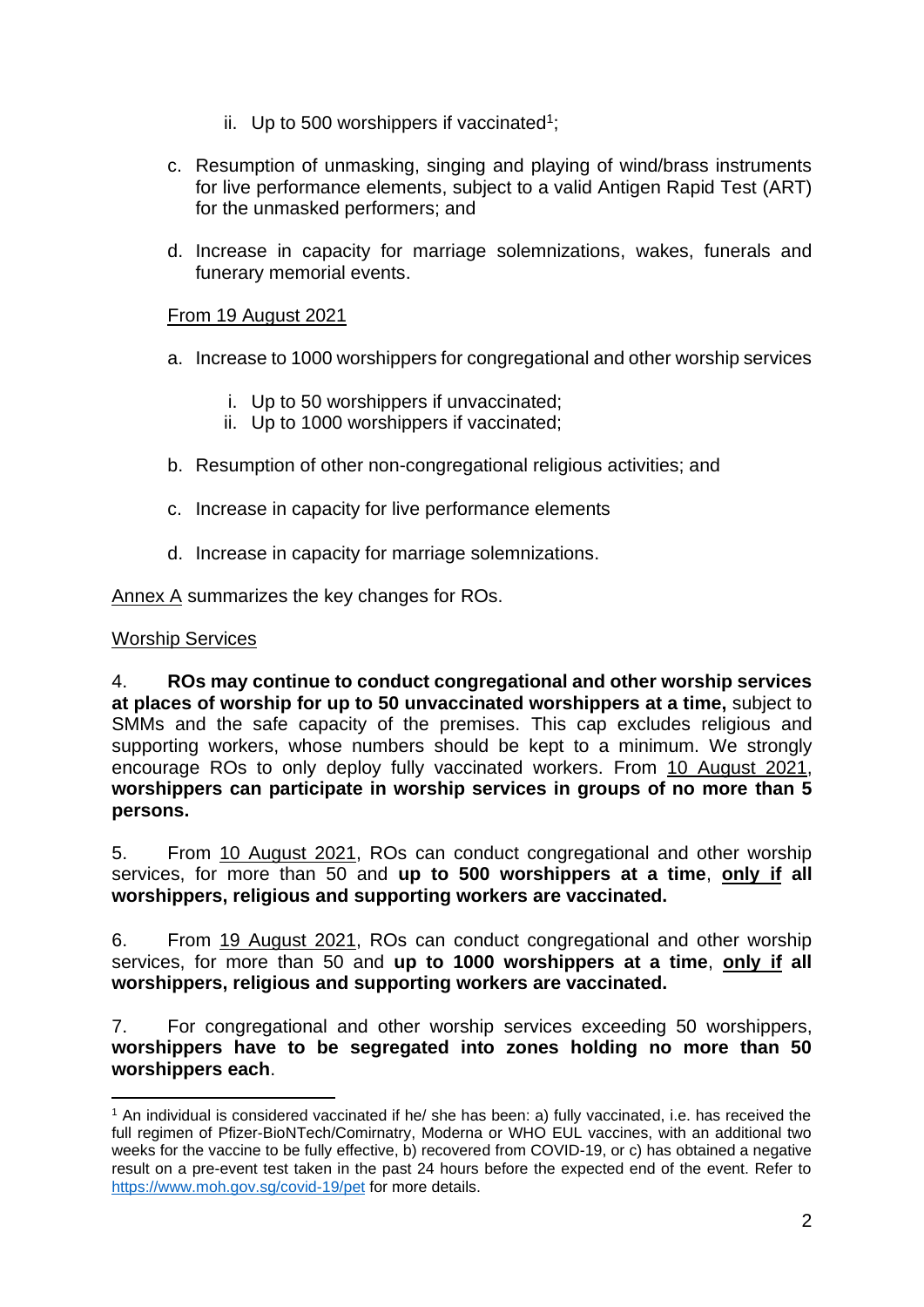- a. As there should be no mingling of individuals across zones, each zone must be completely separated from another by either a physical solid partition (at least 1.8m high if not floor-to-ceiling, from wall-to-wall); or at least 3m physical spacing demarcated by continuous physical barriers (e.g. rope barrier).
- b. There must either be a separate ingress/egress for each zone or staggered entrance/exit timings so that worshippers from different zones do not mix with one another during entry/exit.
- c. ROs must also take reasonable steps to ensure that worshippers do not cross the physical barrier (where applicable) or enter another zone that they are not assigned to.

8. Children aged 12 years and below are currently ineligible for any COVID-19 vaccine in the National Vaccination Programme, and are exempted from undergoing PET. **Children aged 12 years and below can participate in vaccinated onlyworship services provided they make up no more than 20% of the total number of worshippers on-site.** If there is more than one child in the group, all children must be from the same household.

9. ROs should continue to observe the following SMMs for worship services (including services for vaccinated individuals):

- a. Keep worship services to **as short a duration as possible**. There must be no reception or mingling between worshippers, before, during or after each worship service.
- b. All persons present (except children below 6 years of age) must **wear a face mask at all times**. <sup>2</sup> Face shields are not permitted as substitutes for face masks. Young children are still strongly encouraged to use a mask, especially when they are in a group setting (e.g. attending worship service).
- c. Singing by worshippers with masks on is not permitted.
- d. **Live performance elements are permitted during the worship service at places of worship**, with the following SMMs (see Annex B for details).
	- i. From 10 August 2021, a maximum of 30 persons are allowed to be involved in/support the conduct of the worship service. This includes persons on-stage, backstage or off-stage.

<sup>&</sup>lt;sup>2</sup> Children twelve years and below, as well as persons who have health conditions that mav result in breathing or other medical difficulties when a mask is worn for a prolonged period of time, may wear a face shield in lieu of a face mask.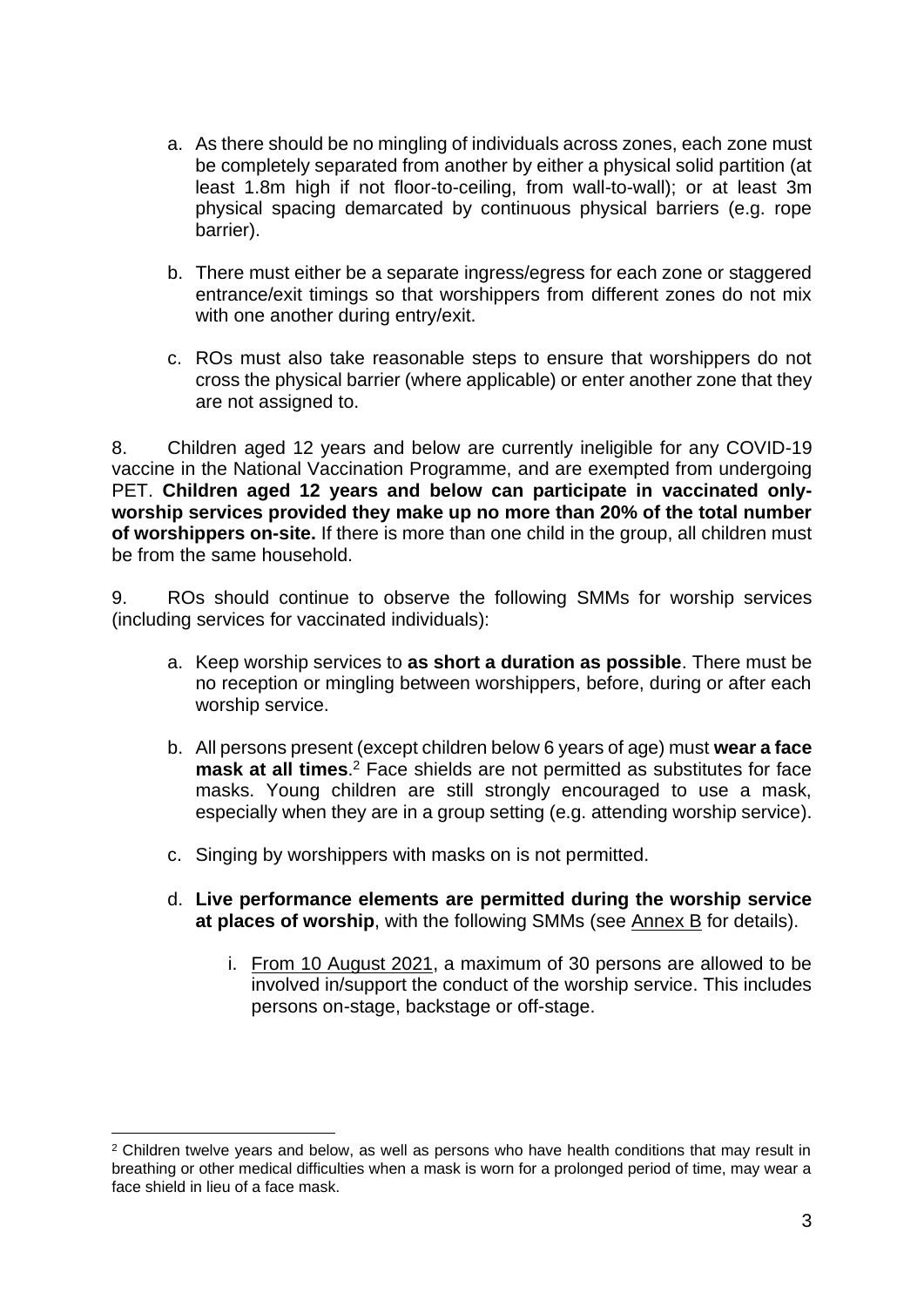- ii. **Up to 10 persons who are involved in the conduct of the worship service may unmask** at any given time, of which **up to 10 persons can be unmasked for singing or playing of wind/brass instruments**. Persons should only unmask when required to perform their duties.
- iii. From 19 August 2021, a maximum of 50 persons are allowed to be involved in/support the conduct of the worship service. This includes persons on-stage, backstage or off-stage.
- iv. **Up to 20 persons who are involved in the conduct of the worship service may unmask** at any given time, of which **up to 20 persons can be unmasked for singing or playing of wind/brass instruments**. Persons should only unmask when required to perform their duties.
- v. **If there are persons unmasked for singing or playing of wind/brass instruments, all persons involved in the live performance elements must be vaccinated**. **All worshippers participating in the worship service must be vaccinated as well.**  Otherwise, unmasking for singing or playing of wind/brass instruments is not allowed.
- vi. **Persons unmasked for singing or playing of wind/brass instruments must also undergo ART** by an approved test provider<sup>3</sup> with results valid<sup>4</sup> through the duration of the service for which they are unmasked for this purpose.
- vii. There must be at least a 3-metre setback between persons involved in the conduct of live performance elements and worshippers.
- viii. Minimise the duration of live performance elements for congregational and other worship services.
- ix. During rehearsals for live performance elements, i**f there are persons unmasked for singing or playing of wind/brass instruments, all persons involved in the rehearsal must be vaccinated**.
- x. Masked singing will be treated in the same way as unmasked singing (i.e. masked singers will count towards the maximum number allowed to unmask for singing and/or playing of wind instruments).
- e. There should be **no sharing of prayer and other common items** (e.g. holy books, passing of offertory baskets, prayer mats) as this increases the risk

<sup>&</sup>lt;sup>3</sup> Refer to <https://www.moh.gov.sg/covid-19/pet> for more details on ART, including a list of MOHapproved COVID-19 test providers.

<sup>&</sup>lt;sup>4</sup> The test results are only valid for 24 hours from the time an individual registers at the testing premises to take the test. The RO must ensure that the result of the test is valid until the end of the participation in the worship service.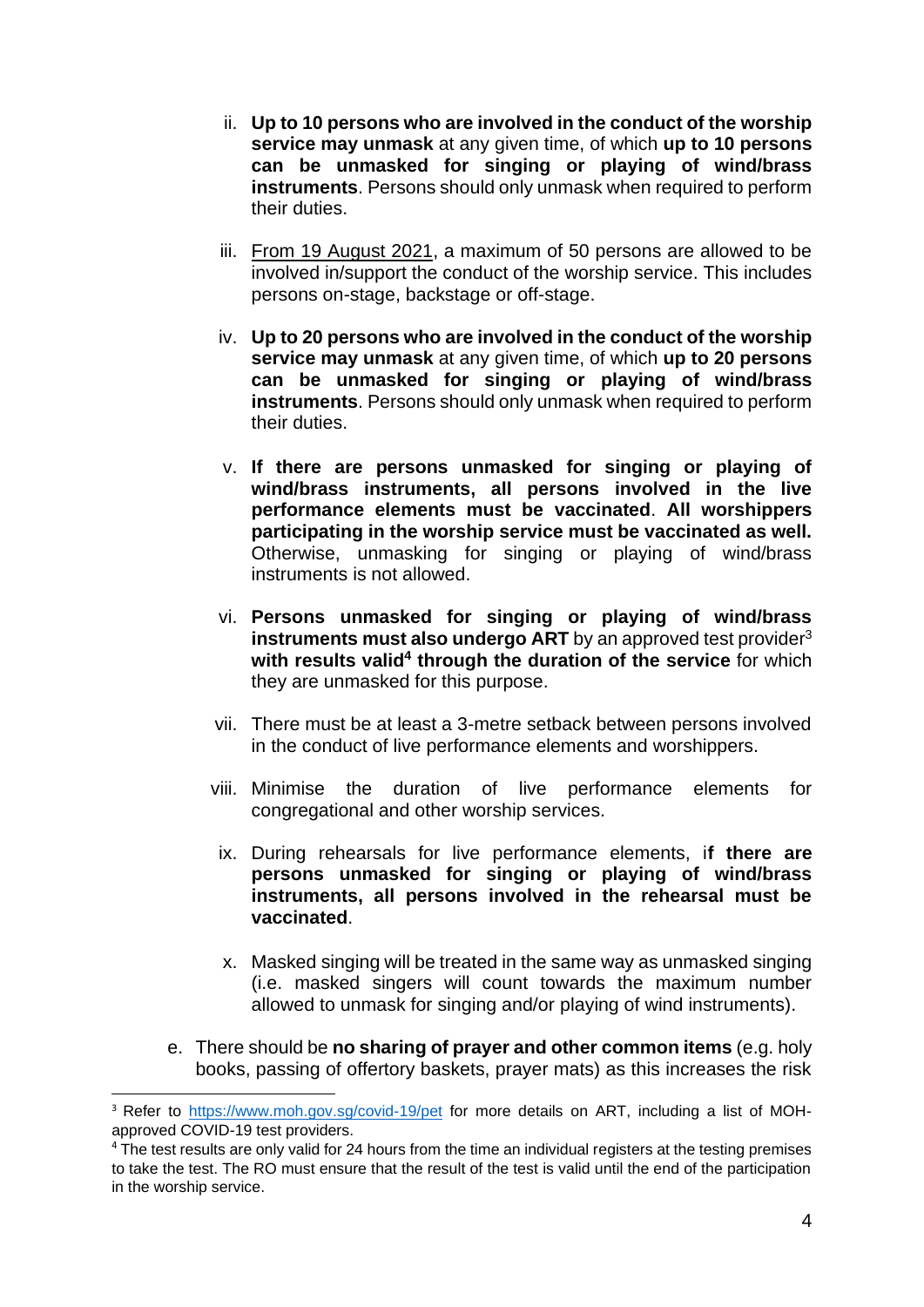of COVID-19 transmission. Worshippers are to bring along their personal prayer items instead, where required.

f. Places of worship with reduced air circulation (e.g. enclosed prayer spaces, air-conditioned worship hall) should, where possible, open doors and windows to naturally **ventilate the space after each use**<sup>5</sup> .

#### Marriage Solemnizations

10. From 10 August 2021, ROs may continue to use places of worship to conduct marriage solemnizations where:

- a. **Solemnizations involving up to 50 attendees (including bride and groom): for unvaccinated attendees.**
- b. **Solemnizations involving 51 to 500 attendees (including bride and groom): all attendees must be vaccinated.**

11. From 19 August 2021, ROs may continue to use places of worship to conduct marriage solemnizations where:

- a. **Solemnizations involving up to 50 attendees (including bride and groom): for unvaccinated attendees.**
- b. **Solemnizations involving 51 to 1000 attendees (including bride and groom): all attendees must be vaccinated.**

12. These activities are subject to SMMs and the safe distancing capacity of the solemnization premises. The caps at paragraphs 10 and 11 exclude the solemnizer and religious and supporting workers, whose numbers should be kept to a minimum.

- a. If the total number of attendees is more than 50 (including the wedding couple), they must still be segregated into zones of up to 50 persons each (see paragraph 7 for zoning requirements). An individual attending the solemnization must remain within his or her respective assigned zone and must not enter an unassigned zone.
- b. Attendees must maintain a 1-metre safe distance between groups except a core "wedding party"<sup>6</sup> , which is allowed to comprise up to 20 persons (including the couple and their two witnesses). There should be no intermingling or mixing between groups nor between the "wedding party" and these other groups.
- c. There must not be any reception with food and drinks, or wedding celebrations that are not essential religious rites.

<sup>5</sup> Refer to: https://www.nea.gov.sg/media/news/news/index/good-hygiene-and-improved-ventilation-tofurther-reduce-the-risk-of-covid-19-transmission

 $6$  Besides the couple and their two witnesses, the core wedding party can comprise a group of close family and/or friends who are required or expected to interact with one another during the course of the solemnization.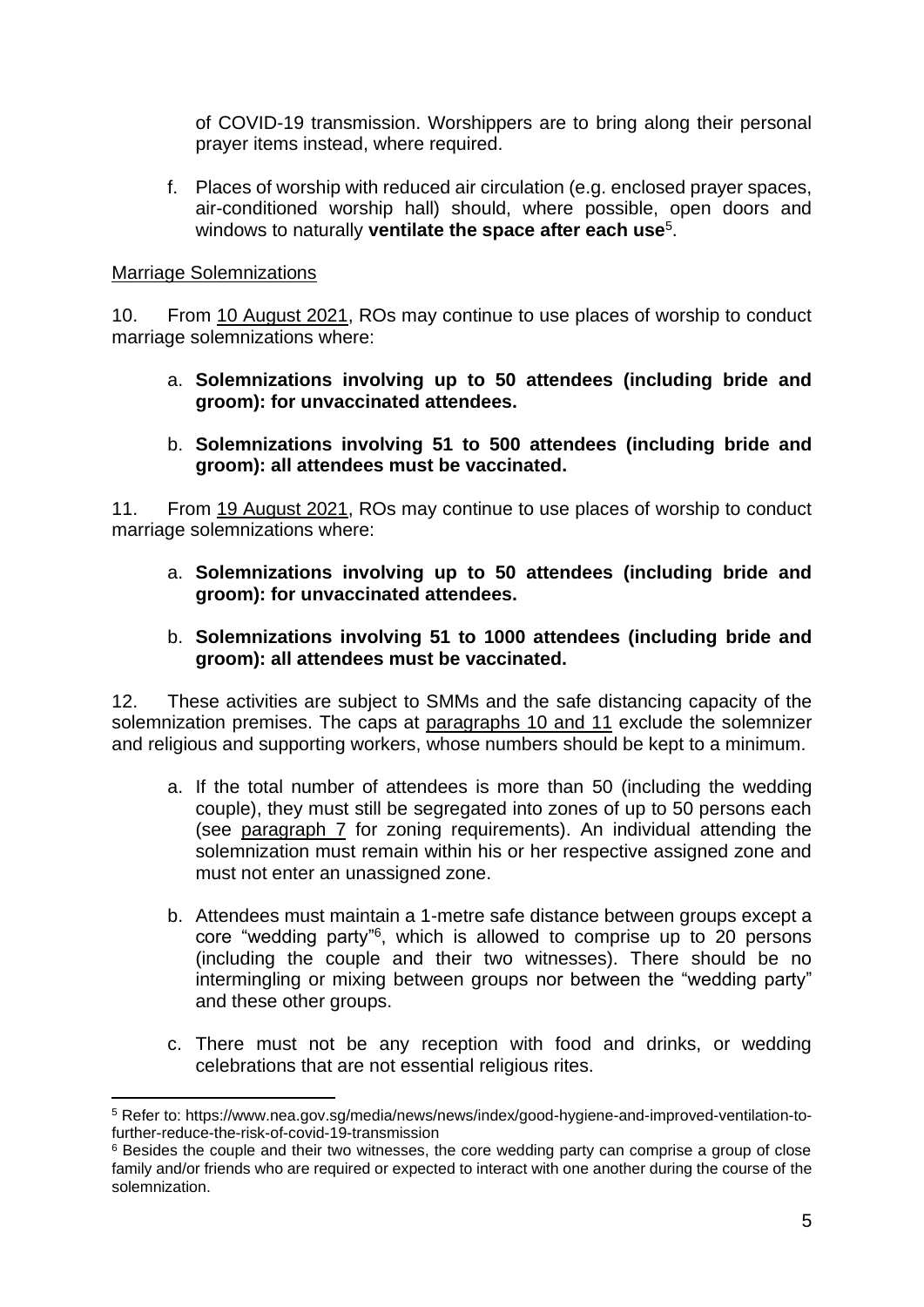d. ROs must also comply with prevailing safe management measures stipulated on the Ministry of Trade and Industry (MTI)'s website<sup>7</sup>.

13. Solemnizations at places of worship<sup>8</sup> **may continue to involve live instrumental music (non-wind/brass)** with the necessary SMMs in place (see Annex C). The number of persons involved in/supporting the live instrumental music segment should be kept to the minimum. No other performances (e.g. singing, dance, variety act) are allowed.

14. ROs are strongly encouraged to continue offering video link solemnizations as an option for couples. **Funerals** 

15. From 10 August 2021, **funerals, wakes, installation of niches and postfuneral rites at places of worship can involve not more than 30 attendees at any time (an increase from 20 persons today), and in groups of no more than 5 persons** (excluding religious and supporting workers, whose numbers should be kept to a minimum), subject to safe management measures and the safe capacity of the premises.

- a. There must not be any reception with food and drinks.
- b. ROs must also comply with prevailing safe management measures listed on MTI's website<sup>9</sup>.

16. Funerary-related activities at places of worship<sup>10</sup> may continue to involve live instrumental music (non-wind/brass) with the necessary safe management measures in place (see Annex C). Persons involved in/supporting the live instrumental music segment should be kept to the minimum. No other performances (e.g. singing, dance, variety act) are allowed.

17. **Visits to columbaria at places of worship** should be kept as short as possible, with no mingling between groups. From 10 August 2021, each group may have no more than 5 persons (an increase from 2 persons today).

### Other Religious Activities

#### 18. From 10 August 2021, **religious rites that are not part of a worship service are limited to 5 worshippers at any one time**. Religious and supporting workers

<sup>7</sup> Refer to Safe Management Measures for Marriage Solemnizations and Wedding Receptions at: [https://covid.gobusiness.gov.sg/safemanagement/sector.](https://covid.gobusiness.gov.sg/safemanagement/sector)

<sup>&</sup>lt;sup>8</sup> Should ROs conduct solemnizations at third-party premises, live instrumental music (non-wind/brass) is permitted only at indoor third-party premises. ROs may also be subject to other safe management measures as stipulated by the premises owner.

<sup>&</sup>lt;sup>9</sup> Refer to Safe Management Measures for Funeral Events at:

[https://covid.gobusiness.gov.sg/safemanagement/sector.](https://covid.gobusiness.gov.sg/safemanagement/sector)

<sup>10</sup> Live instrumental music (non-wind/brass) is also permitted for funerals/post-funeral rites held at permitted indoor/outdoor third-party premises. ROs may also be subject to other safe management measures as stipulated by the premises owner.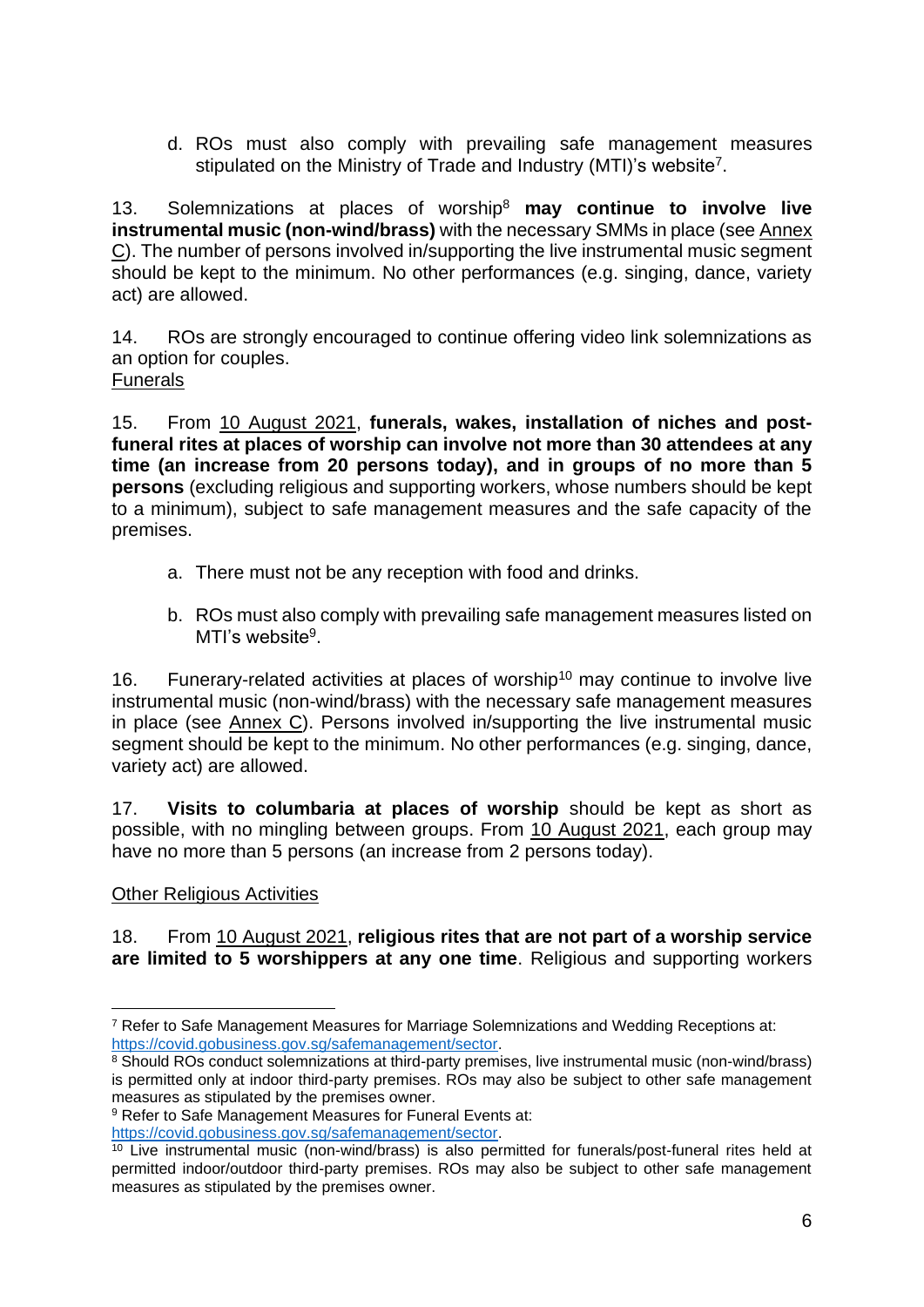involved in the conduct of these rites should be kept to a minimum. All other religious activities (e.g. religious classes for adults and children) remain suspended.

19. From 19 August 2021, ROs may **resume other religious activities (e.g. religious classes for adults and children) and continue to conduct religious rites so long as they are conducted in gatherings not exceeding 50 persons**, subject to safe distancing capacity and other safe management measures appropriate to the nature of the religious activity.

a. Each religious class must not exceed 50 persons, including the religious worker/teacher (and supporting workers, if any) with each group comprising no more than 5 persons. As a best practice, we encourage a greater separation of 2 metres between groups of students attending religious classes.

#### Recording and Broadcast of Religious Services and Prayers

20. ROs are encouraged to continue supporting the religious needs of their communities via remote means such as recording and broadcast of religious services and prayers.

- a. From 10 August 2021, **ROs can have up to 30 persons on-location (an increase from 15 persons today) for these productions, of which up to 10 persons can be unmasked at any one time, with no more than 2 persons unmasked for singing and/or playing wind/brass instruments.**
- b. **If everyone involved in the production is vaccinated, all 10 persons can be unmasked for singing and/or playing of wind instruments.**
- c. From 19 August 2021, **ROs can have up to 50 persons on-location for these productions, of which up to 20 persons can be unmasked at any one time, with no more than 2 persons unmasked for singing and/or playing wind/brass instruments.**
- d. **If everyone involved in the production is vaccinated, all 20 persons can be unmasked for singing and/or playing of wind instruments.**
- e. Masked singing will be treated in the same way as unmasked singing (i.e. masked singers will count towards the maximum number allowed to unmask for singing and/or playing of wind instruments).
- f. **Those singing and/or playing wind/brass instruments must maintain 2 metres between all other individuals.** All other persons present must maintain a 1 metre separation. The time spent on-location for this activity should be kept as short as possible. The production team must also put in place safe management measures, including no-cross deployment between locations, and thorough cleaning of technical equipment. There shall be no audience.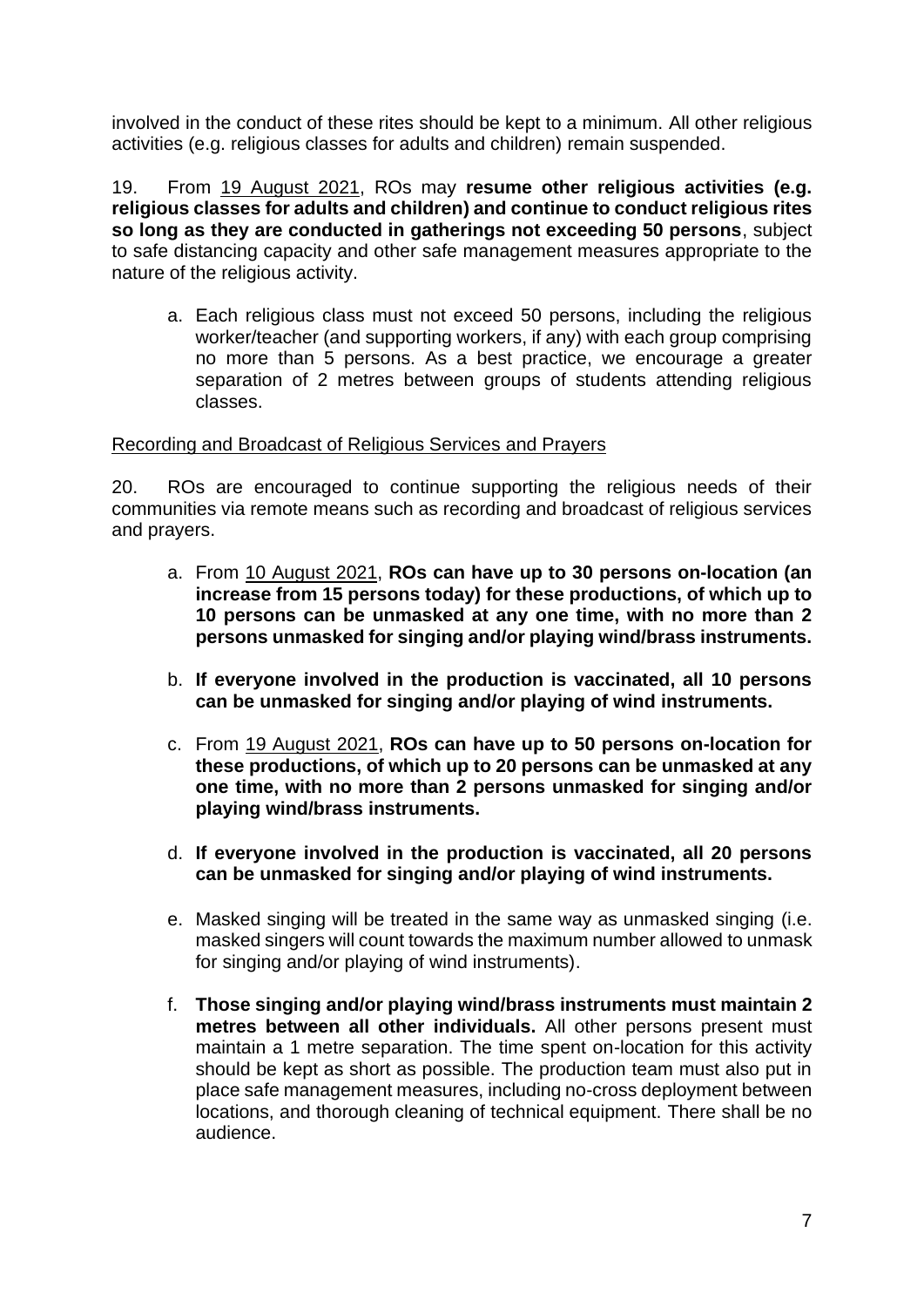21. From 10 August 2021, **ROs no longer have to notify MCCY before conducting digital productions that comply with the SMMs.** 

## **SAFE CAPACITY IN THE PLACE OF WORSHIP**

22. All the permitted religious activities in paragraphs 10 to 19 (i.e. excluding congregational and other worship services) can continue to take place concurrently, subject to a total premises cap<sup>11</sup> of **500 persons from 10 August 2021, and 1000 persons from 19 August 2021** – subject to SMMs and the safe distancing capacity of the premises – and only if these activities can be conducted safely at separate locations within the place of worship, with no interaction between worshippers while entering, exiting or while in the premises, and where the activities also comply with the activity SMMs.

23. **ROs are strongly encouraged to support the religious needs of their communities through remote means, as far as possible, in line with national guidelines to reduce social interactions, and thus minimise risk of COVID-19 transmission.**

a. ROs should consider reducing other concurrent activities when congregational and other worship services are ongoing, so that there is a smaller total number of people on the premises at any one time, which will help to minimise the risk of large clusters from forming.

#### **DEPLOYMENT OF MANPOWER**

24. ROs should **primarily engage their religious workers and staff to support the permitted religious activities but can deploy volunteers to support if necessary**. The number of personnel involved in conducting each permitted activity should be kept to a minimum.

25. From 19 August 2021**,** up to 50% of employees who can work from home can return to the workplace. Religious workers and administrative staff should comply with prevailing workplace safe management measures stipulated by the Ministry of Manpower (MOM).<sup>12</sup> Restrictions against cross-deployment<sup>13</sup> across worksites remain in place.

### **TRACETOGETHER AND SAFEENTRY**

26. TraceTogether-only SafeEntry, where the TraceTogether App or Token is required for SafeEntry check-ins, is **required at all venues that are required to** 

<sup>&</sup>lt;sup>11</sup> This total cap is the combined number of persons participating in the various permitted activities (excluding congregational and other worship services) on the premises at any one time, excluding religious and supporting workers. Respective caps on the individual activities will continue to apply.

<sup>12</sup> Refer to: [https://www.mom.gov.sg/covid-19/requirements-for-safe-management-measures.](https://www.mom.gov.sg/covid-19/requirements-for-safe-management-measures)

<sup>&</sup>lt;sup>13</sup> If cross-deployment cannot be avoided (e.g. due to the nature of the job), additional safeguards must be taken to minimise the risk of cross-infection (e.g. systems are in place to ensure no direct contact with the cross-deployed personnel). ROs will be required to demonstrate that cross-deployment or interaction between employees is critical for business operations, when requested by MOM or MCCY.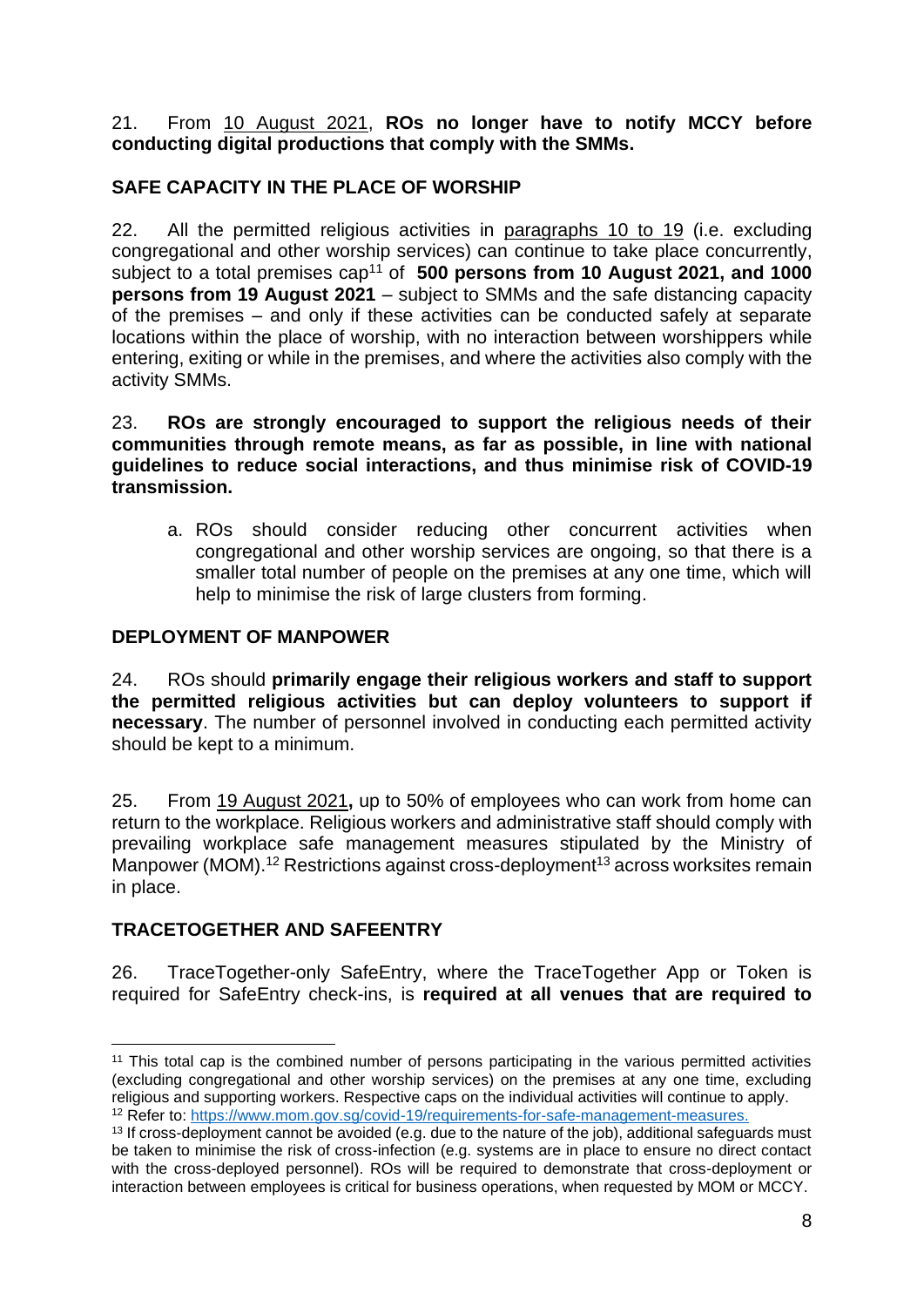**implement SafeEntry**<sup>14</sup> **. ROs must make the necessary preparations to accept check-ins by the TraceTogether App or Token.** ROs can refer to [www.safeentry.gov.sg](http://www.safeentry.gov.sg/) for FAQs, or more information on how to set up TraceTogetheronly SafeEntry for their premises.

27. To provide quicker and more seamless check-in using the TraceTogether App or Token, **all ROs conducting congregational and worship services are required to deploy the SafeEntry Gateway (SEGW) at their main entrances from 15 June 2021.** ROs may deploy either the physical SEGW Box or use the SEGW function found in the latest version of the SafeEntry (Business) App based on their needs [Refer to <https://go.gov.sg/gateway-overview> for more information].

### **MANDATORY SUBMISSION OF SAFE MANAGEMENT PLANS**

28. **ROs must acknowledge through the CPRO website the new conditions for religious activities** imposed before commencing the activities. ROs that have not submitted their Safe Management Plans (SMPs) previously for Phase 3 will need to submit their plans, **at least 2 days** before commencing any activities outlined above. The detailed requirements and format for submitting these SMPs can be found at [www.cpro.gov.sg.](http://www.cpro.gov.sg/)

29. MCCY reserves the right to suspend a RO's activities if there are gaps in the SMP submitted and until the necessary rectifications are made. ROs are responsible for the implementation of safe management measures and action could be taken for lapses and breaches. Should there be any confirmed COVID-19 cases linked to a RO's premises or place of worship, the premises may be closed for a period of time as determined by the authorities.

### **WORKING TOGETHER TO MAKE SINGAPORE COVID-SAFE**

30. The tightening of measures for religious activities reflect the seriousness of the current COVID-19 situation. We will have to remain vigilant and regularly refine our safe management measures in order to minimise the risk of COVID-19 transmission. MCCY will continue to work with our ROs to ensure a COVID-19 safe environment for religious activities.

## **MINISTRY OF CULTURE, COMMUNITY AND YOUTH**

For more information and FAQs on COVID-19 for the religious sector, please visit [www.cpro.gov.sg](http://www.cpro.gov.sg/) or contact MCCY's Crisis Preparedness for Religious Organisations Programme Office at [cpro@mccy.gov.sg.](mailto:cpro@mccy.gov.sg)

<sup>14</sup> To help ease the transition, scanning of barcodes on personal IDs will be retained until 31 May 2021.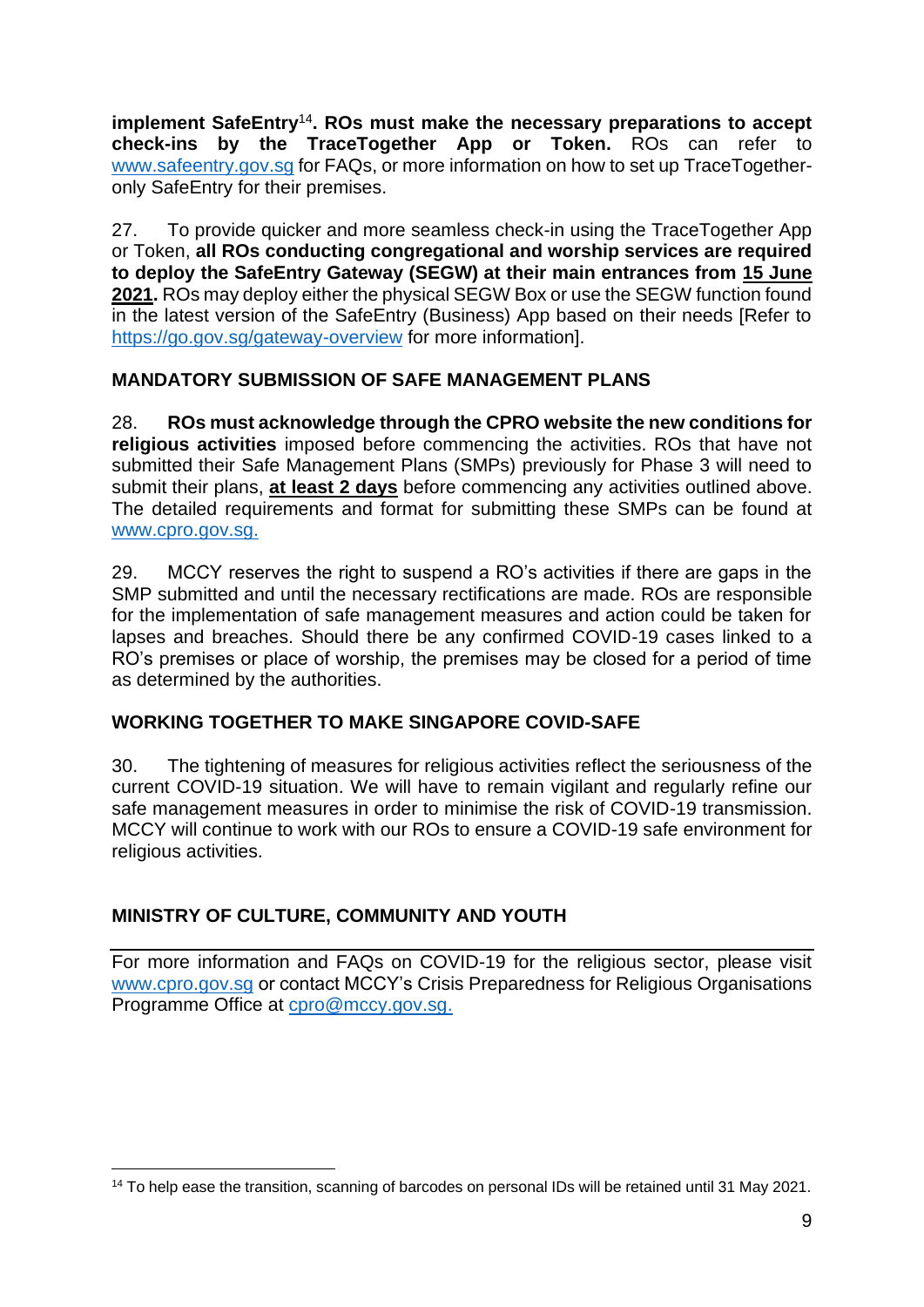



# **SUMMARY OF KEY CHANGES FOR RELIGIOUS ACTIVITIES IN TRANSITING OUT OF PHASE TWO (HEIGHTENED ALERT)**

| <b>Religious</b><br><b>Activity</b>                          | <b>Allowances during</b><br><b>Phase Two</b>                                                                                                                                | <b>Measures for Transition</b>                                                                                                                                                                                                                                         |                                                                                                                                                                                                                                                                        |  |
|--------------------------------------------------------------|-----------------------------------------------------------------------------------------------------------------------------------------------------------------------------|------------------------------------------------------------------------------------------------------------------------------------------------------------------------------------------------------------------------------------------------------------------------|------------------------------------------------------------------------------------------------------------------------------------------------------------------------------------------------------------------------------------------------------------------------|--|
|                                                              | (Heightened Alert)                                                                                                                                                          |                                                                                                                                                                                                                                                                        |                                                                                                                                                                                                                                                                        |  |
|                                                              |                                                                                                                                                                             | From 10 August 2021                                                                                                                                                                                                                                                    | From 19 August 2021                                                                                                                                                                                                                                                    |  |
| Congregational<br>and Worship<br><b>Services</b>             | Up to 50<br>worshippers, without<br>pre-event testing                                                                                                                       | Up to 50 worshippers,<br>if unvaccinated                                                                                                                                                                                                                               | Up to 50 worshippers,<br>if unvaccinated                                                                                                                                                                                                                               |  |
|                                                              | For more than 50<br>worshippers, and up<br>to 100 worshippers,<br>in zones holding no<br>more than 50<br>worshippers each,<br>with pre-event testing<br>for all worshippers | Up to 500 worshippers,<br>in zones holding no<br>more than 50<br>worshippers each, if all<br>worshippers, religious<br>and supporting<br>workers are<br>vaccinated <sup>15</sup>                                                                                       | Up to 1000<br>worshippers, in zones<br>holding no more than<br>50 worshippers each, if<br>all worshippers,<br>religious and<br>supporting workers are<br>vaccinated                                                                                                    |  |
| Live<br>performance<br>elements                              | Up to 30 persons<br>allowed.                                                                                                                                                | Up to 30 persons<br>allowed                                                                                                                                                                                                                                            | Up to 50 persons<br>allowed                                                                                                                                                                                                                                            |  |
| during<br>congregational<br>and other<br>worship<br>services | Unmasking, singing<br>and playing of<br>wind/brass<br>instruments are not<br>allowed.                                                                                       | 10 allowed to unmask,<br>of which 10 can be<br>unmasked for singing<br>or playing of<br>wind/brass<br>instruments, only if all<br>involved in the live<br>performance elements<br>are vaccinated. All<br>worshippers in the<br>audience must be<br>vaccinated as well. | 20 allowed to unmask,<br>of which 20 can be<br>unmasked for singing<br>or playing of<br>wind/brass<br>instruments, only if all<br>involved in the live<br>performance elements<br>are vaccinated. All<br>worshippers in the<br>audience must be<br>vaccinated as well. |  |
|                                                              |                                                                                                                                                                             | In addition, ART is<br>required for those<br>unmasked for singing<br>or playing or<br>wind/brass instruments                                                                                                                                                           | In addition, ART is<br>required for those<br>unmasked for singing<br>or playing or<br>wind/brass instruments                                                                                                                                                           |  |

<sup>15</sup> An individual is considered vaccinated if he/ she has been: a) fully vaccinated, i.e. has received the full regimen of Pfizer-BioNTech/Comirnatry, Moderna or WHO EUL vaccines, with an additional two weeks for the vaccine to be fully effective, b) recovered from COVID-19, or c) has obtained a negative result on a pre-event test taken in the past 24 hours before the expected end of the event.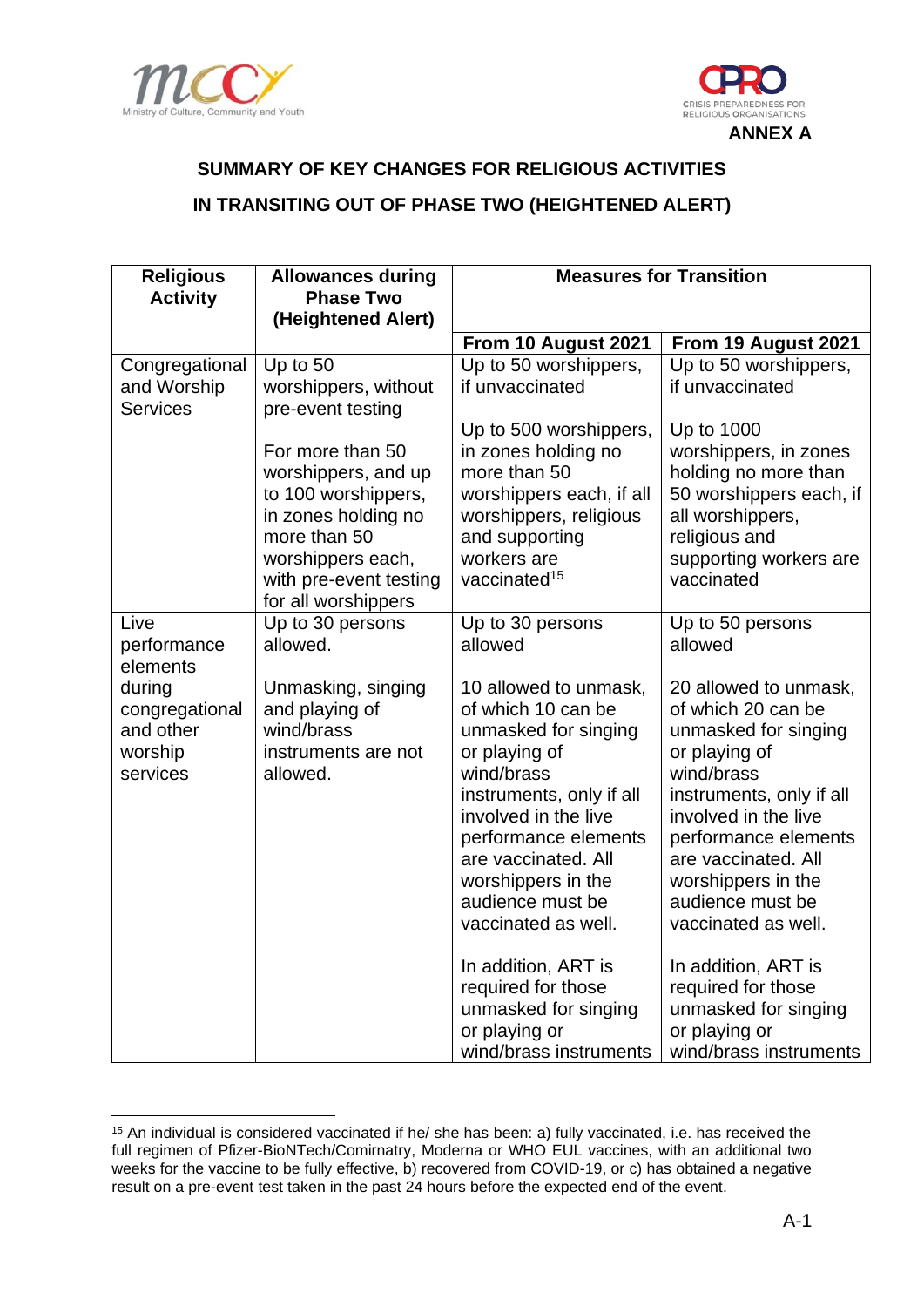| Other<br>Religious<br>Activities (e.g.<br>religious rites,<br>classes) | Religious rites limited<br>to only 2 worshippers<br>at any one time.<br>All other religious<br>activities (e.g.<br>religious classes) are<br>not allowed.                  | Religious rites limited<br>to only 5 worshippers<br>at any one time<br>All other religious<br>activities (e.g. religious<br>classes) are not<br>allowed                                        | Religious rites and<br>other religious<br>activities (e.g. pastoral<br>services, religious<br>classes allowed, so<br>long as they are<br>conducted in<br>gatherings not<br>exceeding 50 persons |
|------------------------------------------------------------------------|----------------------------------------------------------------------------------------------------------------------------------------------------------------------------|------------------------------------------------------------------------------------------------------------------------------------------------------------------------------------------------|-------------------------------------------------------------------------------------------------------------------------------------------------------------------------------------------------|
| Marriage<br>Solemnizations                                             | Up to 50 attendees<br>without pre-event<br>testing<br>For more than 50                                                                                                     | Up to 50 attendees, if<br>unvaccinated<br>Up to 500 attendees if                                                                                                                               | Up to 50 attendees, if<br>unvaccinated<br>Up to 1000 attendees                                                                                                                                  |
|                                                                        | attendees and up to<br>100 attendees with<br>pre-event testing for<br>all attendees                                                                                        | all are vaccinated                                                                                                                                                                             | if all are vaccinated                                                                                                                                                                           |
| Recording and<br><b>Broadcasting</b><br><b>Services</b>                | Up to 15 persons<br>allowed on-location.<br>Of these, 10 allowed<br>to unmask, of which 2<br>can be unmasked for<br>singing and/or<br>playing of wind/brass<br>instruments | Up to 30 persons<br>allowed on-location. Of<br>these, 10 allowed to<br>unmask, of which 2<br>can be unmasked for<br>singing and/or playing<br>of wind/brass<br>instruments                     | Up to 50 persons<br>allowed on-location. Of<br>these, 20 allowed to<br>unmask, of which 2<br>can be unmasked for<br>singing and/or playing<br>of wind/brass<br>instruments                      |
|                                                                        | Notify CPRO before<br>conducting the digital<br>session.                                                                                                                   | All 10 can be<br>unmasked for singing<br>and/or playing of<br>wind/brass instruments<br>if they are vaccinated<br>No need to notify<br><b>CPRO</b> before<br>conducting the digital<br>session | All 20 can be<br>unmasked for singing<br>and/or playing of<br>wind/brass instruments<br>if they are vaccinated<br>No need to notify<br><b>CPRO</b> before<br>conducting the digital<br>session  |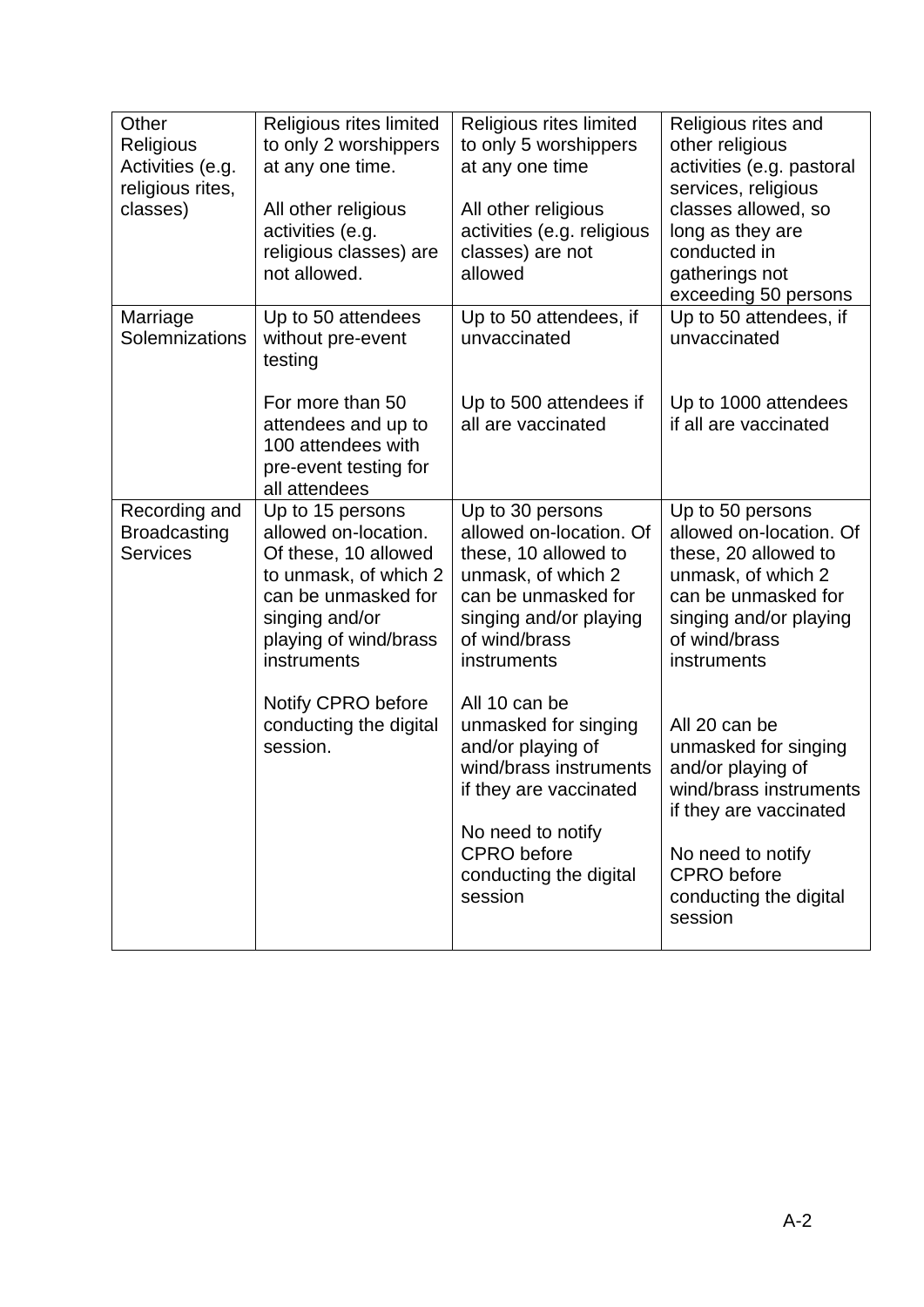



## **SAFE MANAGEMENT MEASURES FOR RELIGIOUS ACTIVITIES INVOLVING LIVE PERFORMANCE ELEMENTS**

| <b>Parameter</b>                                | <b>Safe Management Measures</b>                                                                                                                                                                                                                                                                                                                                                                                                                                                                                                                                                                                                                                                                                                                                                                                                                                                                                                                                                                            |  |  |
|-------------------------------------------------|------------------------------------------------------------------------------------------------------------------------------------------------------------------------------------------------------------------------------------------------------------------------------------------------------------------------------------------------------------------------------------------------------------------------------------------------------------------------------------------------------------------------------------------------------------------------------------------------------------------------------------------------------------------------------------------------------------------------------------------------------------------------------------------------------------------------------------------------------------------------------------------------------------------------------------------------------------------------------------------------------------|--|--|
| Persons involved<br>in/supporting <sup>16</sup> | Not more than 30 persons (whether on-stage, backstage or off-<br>$\bullet$<br>stage).                                                                                                                                                                                                                                                                                                                                                                                                                                                                                                                                                                                                                                                                                                                                                                                                                                                                                                                      |  |  |
| live performance<br>elements                    | From 10 August 2021, no more than 10 persons may be unmasked<br>$\bullet$<br>at any given time (subject to safe distancing capacity of the<br>premises)<br>10 persons can be unmasked for singing or playing of<br>$\circ$<br>wind/brass instruments. This is allowed only if all persons<br>involved in the live performance elements are vaccinated<br>From 19 August 2021, a maximum of 50 persons are allowed to be<br>involved in/support the conduct of the worship service. This includes<br>persons on-stage, backstage or off-stage.<br>No more than 20 persons may be unmasked at any given time<br>$\circ$<br>(subject to safe distancing capacity of the premises)<br>20 persons can be unmasked for singing or playing of<br>$\circ$<br>wind/brass instruments. This is allowed only if all persons<br>involved in the live performance elements are vaccinated<br>All worshippers in the audience must be vaccinated as well.<br>٠                                                           |  |  |
|                                                 | Otherwise, unmasking for singing or playing of wind/brass<br>instruments is not allowed<br>Additionally, persons unmasked for singing or playing of wind/brass<br>٠<br>instruments must undergo ART by an approved test provider with<br>results valid through the duration of the service for which they are<br>unmasked for this purpose<br>As a best practice, singers should try not to position<br>$\circ$<br>themselves directly opposite each other and are encouraged<br>to sing away from each other<br>o Persons playing wind or brass instruments should ensure<br>that these instruments are fully intact, and refrain from<br>engaging in practice sessions involving only parts of the<br>instrument (e.g. mouthpiece buzzing, playing with just the<br>lead pipe) to prevent droplet transmission<br>Liquids from instruments (i.e. condensation and saliva)<br>$\circ$<br>should be collected and disposed of hygienically after the<br>practice session or worship service/religious rite |  |  |

<sup>&</sup>lt;sup>16</sup> E.g. audio crew or videographer.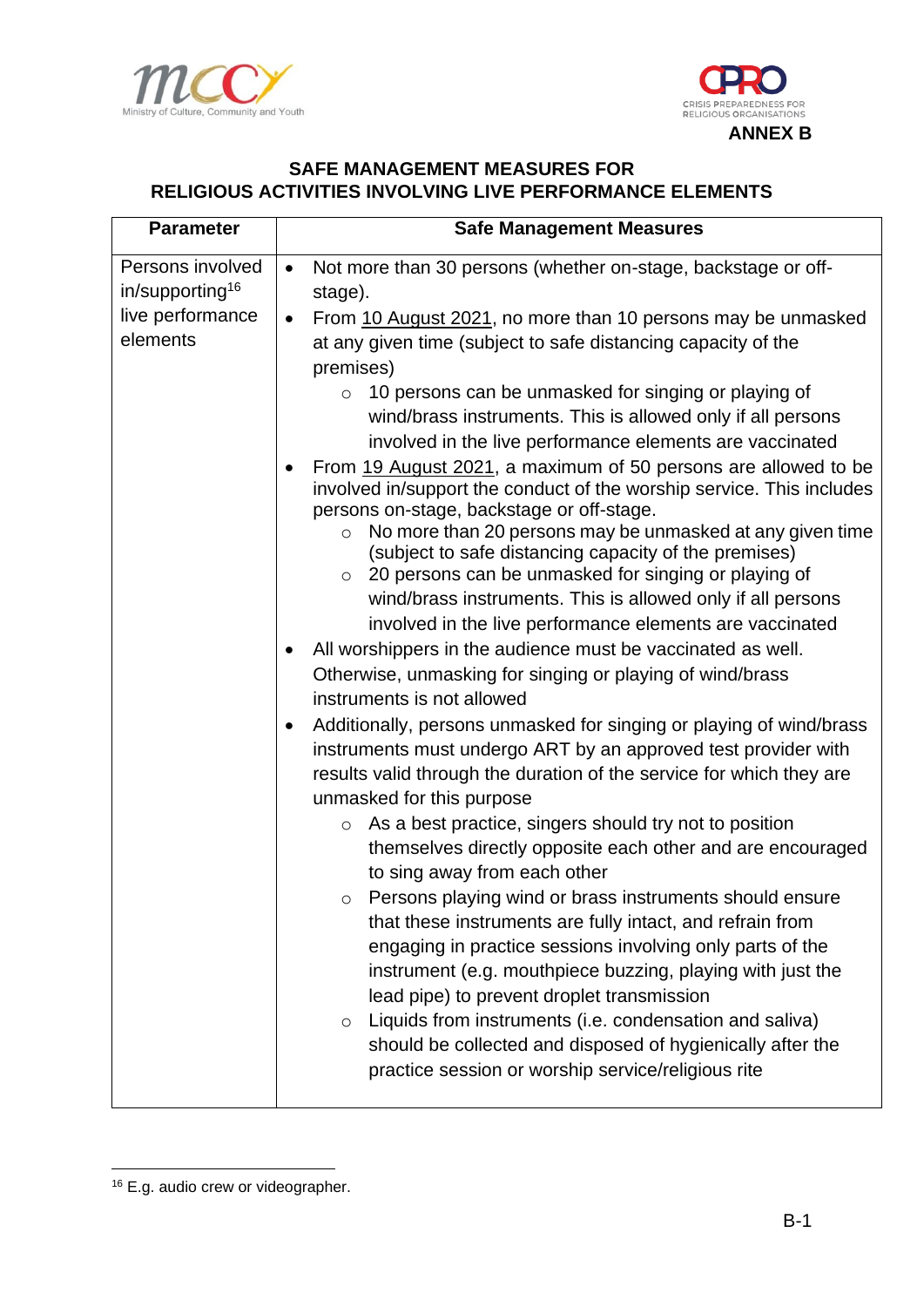| <b>Parameter</b>              | <b>Safe Management Measures</b>                                                                                                                                                                                                                                                                                                                                                                                               |  |  |
|-------------------------------|-------------------------------------------------------------------------------------------------------------------------------------------------------------------------------------------------------------------------------------------------------------------------------------------------------------------------------------------------------------------------------------------------------------------------------|--|--|
|                               | During rehearsals for live performance elements, if there are<br>$\bullet$<br>persons unmasked for singing or playing of wind/brass instruments,<br>all persons involved in the rehearsal must be vaccinated<br>Masked singing will be treated in the same way as unmasked<br>٠<br>singing (i.e. masked singers will count towards the maximum<br>number allowed to unmask for singing and/or playing of wind<br>instruments) |  |  |
| Safe distance                 | All unmasked persons engaged in singing and/or the playing of<br>$\bullet$<br>wind/brass instruments are to maintain at least 2 metres from any<br>other individual<br>Default 1 metre safe distance applies otherwise<br>$\circ$                                                                                                                                                                                             |  |  |
|                               | At least a 3-metre setback between persons involved in the conduct<br>٠<br>of live performance elements and worshippers                                                                                                                                                                                                                                                                                                       |  |  |
|                               | If the stage height is at a higher vantage point in relation to<br>$\circ$<br>the worshippers, it is encouraged for the safe distance to be<br>more than 3 metres as the trajectory of droplet projection will<br>likely be further                                                                                                                                                                                           |  |  |
|                               | Premises without a clearly defined stage area should have<br>$\circ$<br>floor markings to mark out the 3-metre boundary                                                                                                                                                                                                                                                                                                       |  |  |
| Responses from<br>worshippers | Worshippers are to remain masked (includes when giving verbal<br>responses)                                                                                                                                                                                                                                                                                                                                                   |  |  |
|                               | All other safe management measures for worshippers continue to<br>apply                                                                                                                                                                                                                                                                                                                                                       |  |  |
| <b>Others</b>                 | No sharing of equipment (e.g. musical instruments, microphones,<br>٠<br>props)                                                                                                                                                                                                                                                                                                                                                |  |  |
|                               | If unavoidable, equipment should be cleaned/ disinfected<br>$\circ$<br>before handled or used by others                                                                                                                                                                                                                                                                                                                       |  |  |
|                               | All technical equipment (e.g. camera, lights) should be cleaned at<br>the beginning and end of each session, and between each user                                                                                                                                                                                                                                                                                            |  |  |

A summary of the allowances and requirements for activities involving unmasking for singing and/or playing of wind/brass instruments are outlined below for easy reference.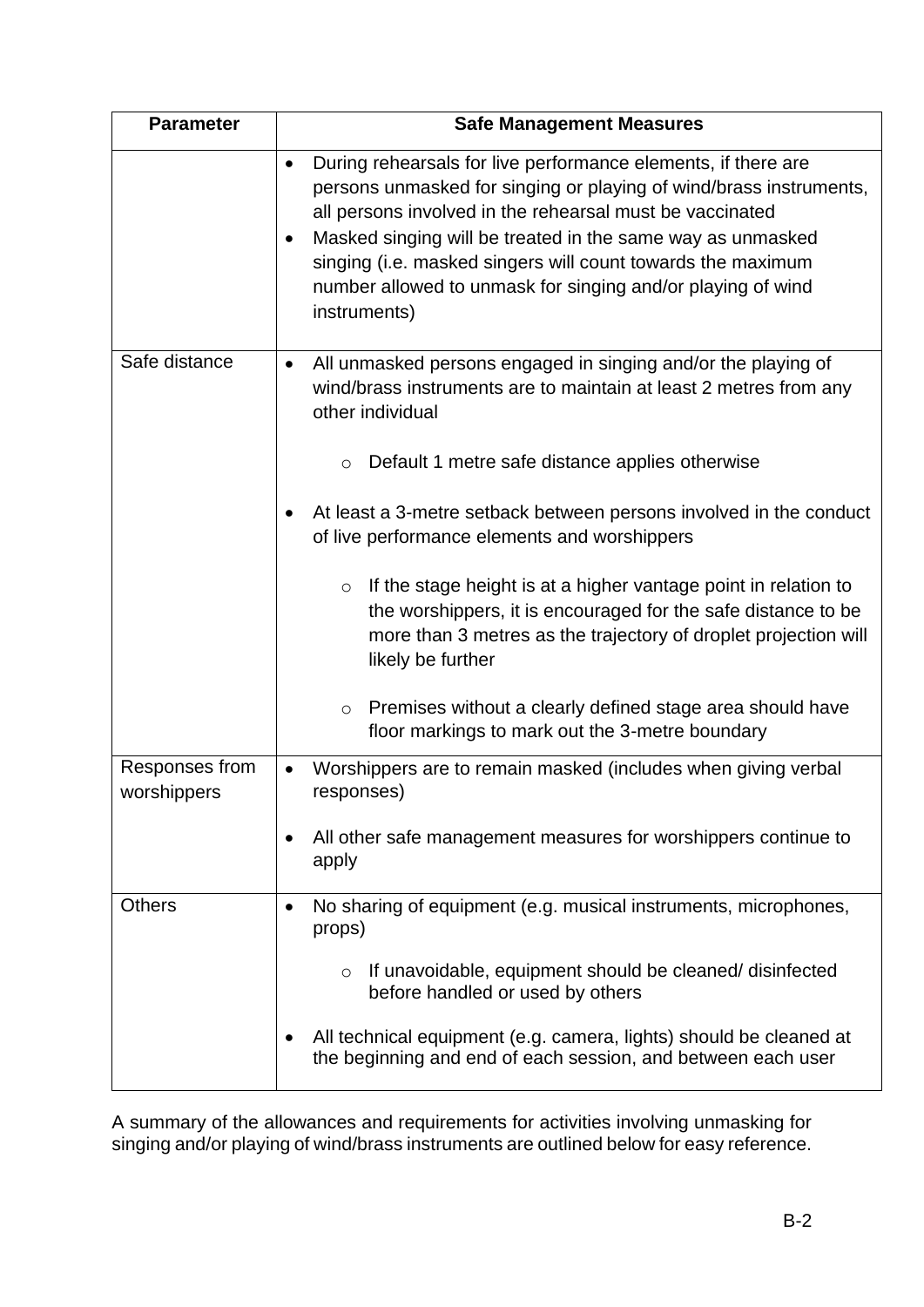### From 10 August 2021

| <b>Activity</b>                                                     | Total<br>number<br>allowed | <b>Total</b><br>number<br>allowed<br>to<br>unmask | <b>Total number</b><br>allowed to unmask<br>for singing and/or<br>playing of wind<br>/brass instruments | <b>Requirements</b>                                                                                                                                                                                                                                                 |
|---------------------------------------------------------------------|----------------------------|---------------------------------------------------|---------------------------------------------------------------------------------------------------------|---------------------------------------------------------------------------------------------------------------------------------------------------------------------------------------------------------------------------------------------------------------------|
| Live<br>performance<br>elements as<br>part of<br>worship<br>service | 30                         | 10                                                | 10                                                                                                      | All involved in the live<br>a.<br>performance must be vaccinated.<br>Those unmasked for singing<br>b.<br>and/or playing of wind/brass<br>instruments must have a valid<br>ART through the performance.<br>All in the audience must be<br>$C_{\cdot}$<br>vaccinated. |
|                                                                     | 30                         | 10                                                | 0                                                                                                       | If any one of the above conditions is<br>not met.                                                                                                                                                                                                                   |
| <b>Rehearsals</b><br>for live<br>performance                        | 30                         | 10                                                | 10                                                                                                      | All involved in the rehearsal for the<br>a.<br>live performance must be<br>vaccinated.                                                                                                                                                                              |
| elements                                                            | 30                         | 10                                                | $\mathbf 0$                                                                                             | If the above condition is not met.                                                                                                                                                                                                                                  |
| <b>Recording</b><br>and<br>broadcasting                             | 30                         | 10                                                | 10                                                                                                      | All involved in the recording and<br>a.<br>broadcasting service must be<br>vaccinated.                                                                                                                                                                              |
| of religious<br>services and<br>prayers                             | 30                         | 10                                                | $\overline{2}$                                                                                          | If the above condition is not met.                                                                                                                                                                                                                                  |

## From 19 August 2021

| <b>Activity</b>                                                     | <b>Total</b><br>number<br>allowed | <b>Total</b><br>number<br>allowed<br>to<br>unmask | <b>Total number</b><br>allowed to unmask<br>for singing and/or<br>playing of wind<br>/brass instruments | <b>Requirements</b>                                                                                                                                                                                                                                     |
|---------------------------------------------------------------------|-----------------------------------|---------------------------------------------------|---------------------------------------------------------------------------------------------------------|---------------------------------------------------------------------------------------------------------------------------------------------------------------------------------------------------------------------------------------------------------|
| Live<br>performance<br>elements as<br>part of<br>worship<br>service | 50                                | 20                                                | 20                                                                                                      | All involved in the live<br>a.<br>performance must be vaccinated.<br>Those unmasked for singing<br>b.<br>and/or playing of wind/brass<br>instruments must have a valid<br>ART through the performance.<br>c. All in the audience must be<br>vaccinated. |
|                                                                     | 50                                | 20                                                | $\overline{0}$                                                                                          | If any one of the above conditions is<br>not met.                                                                                                                                                                                                       |
| <b>Rehearsals</b><br>for live<br>performance                        | 50                                | 20                                                | 20                                                                                                      | All involved in the rehearsal for the<br>a.<br>live performance must be<br>vaccinated.                                                                                                                                                                  |
| elements                                                            | 50                                | 20                                                | $\mathbf 0$                                                                                             | If the above condition is not met.                                                                                                                                                                                                                      |
| <b>Recording</b><br>and<br>broadcasting                             | 50                                | 20                                                | 20                                                                                                      | All involved in the recording and<br>a.<br>broadcasting service must be<br>vaccinated.                                                                                                                                                                  |
| of religious<br>services and<br>prayers                             | 50                                | 20                                                | $\overline{2}$                                                                                          | If the above condition is not met.                                                                                                                                                                                                                      |